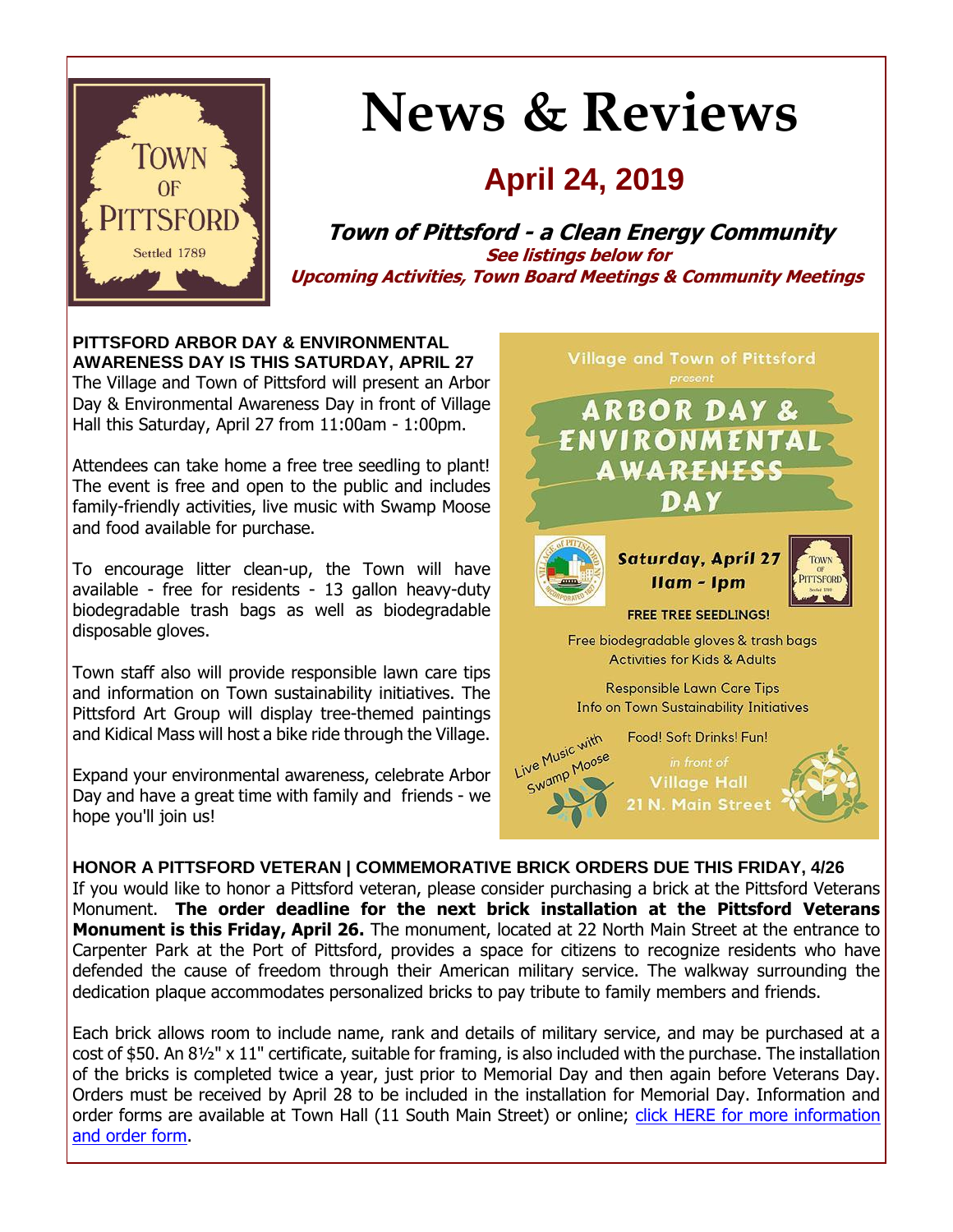# **TOWN'S COMMUNITY SURVEY UNDERWAY THROUGH MAY 20**

The Town of Pittsford's Community Survey is now underway. Those who pre-registered online should have received an email with their household's participation code. The email notification includes a direct link to the survey. All others should have received their code via postcards, each with a unique code, mailed to all homes. Please use your code to complete the survey online at [www.PittsfordSurvey.com.](http://r20.rs6.net/tn.jsp?f=001os6IWIa9T6cs6POUmznAr03ffSsE5BcsRG_rAVGRK0ZEL-1j5D-JiMVxqhxwucFEY3JZaqa_3qdEsr54d5OVvV2rve5wyZ2oAWK95ezJJeGyZFE16KSVq_eABLgO0CMQbDaXNXM4APDOXgefVZDt5uB9gwezWo-rjXjGFvbvWXO7dpK_uVj-EVG49rIVg3THcsn6P6S6MocXVctbzFMB4W4CvcOzhqkwUnG58fNwnNOTD9pMSmi1ZrqZI9BoFRueVBdbuKUVxoWtSfeMEAXr6XmLM_BaHXvIHuqWImQeZ_o=&c=cRUaQu7vLK3vSnq5f4iPQhJIv0PQXWA4LaRRA7ehtXl4ARSDIeEqNA==&ch=JVjVns_vbiQ7mzj58KT5JUjvdTbNlsTo9M0MtIYGvNDwR_pCqcNqcw==) The code may be used by anyone in your household over age 18. The survey will remain open through May 20, 2019.

In order to ensure that our survey was only completed by Pittsford residents, and to ensure the privacy of those completing the survey, our consultant has mailed to every household a unique code to be used when filling out the survey. This code can be used by anyone over 18 in your home. Please note this code will not be associated with survey responses. Because there is a private third party administering the survey, and based on the legally binding contract it has with the Town, survey results cannot be distributed back to the Town by singular address or unique code.

Online access to the survey will also be available at the Pittsford Community Library and the Spiegel Pittsford Community Center. Paper surveys, for those who don't have a computer or don't want to take the survey online, will be made available as well.

Your responses to the survey will be completely anonymous. This was one of the requirements that the Town insisted upon in selecting a consultant to do the survey. Complete anonymity for responses to the survey is critically important to residents feeling comfortable in telling us what they really think. Understanding what you really think is the whole point of the Community Survey.

We recognize that few people have the time, or often even the interest, to reach out to the Town government to express an opinion. This Community Survey will provide an easy opportunity to do so.

We hope you will set aside the 7-10 minutes needed to complete Town Community Survey. Your participation will help determine community priorities and aid us as we pursues continual improvement for our residents.

# **JOB OPENING: COMPUTER SUPPORT TECHNICIAN**

#### **Applications due by May 3**

The Town of Pittsford has an opening for a full-time Computer Support Technician. This is a technical position responsible for the installation, maintenance, operation, troubleshooting and repair of the Town's technology equipment such as PCs, laptops, printers, peripherals, etc. This position has regular contact with external service contractors for technical support and must travel to various departments to service computer equipment. Responsibilities include managing equipment installation,

**JOB OPENING: Computer Support Technician** 

replacement, repair and upgrades, and providing help desk support to users.

This position requires an A.S. in an Information Technology related field plus 2 years of IT work experience; or a B.S. in an Information Technology related field plus 6 months of IT work experience; or any equivalent combination.

Find a complete [job description and application information here](http://r20.rs6.net/tn.jsp?f=001os6IWIa9T6cs6POUmznAr03ffSsE5BcsRG_rAVGRK0ZEL-1j5D-JiPAIN5LfDKR65jF4DZkFq0PyIVQ0VeHI-ztvxNzagB7rSLLFxIx0HcOmlRwi8fXOStq-HhJaxa8-y4m4XbuHbyODgMwl539WFg70CfRW7WH522pXxzJlVA-DMHeuH_pPVGdRNHRHs6Ph63PHdzM6HYGou90pCZ6AupOnYhMiAdoeQudkLFNBnYQpcL-iptWWR0I_xUBD9z_WcRMd1SBWEkl_hyx_tFgRKoAyC5kNba-t2QHEYvyrwgmJGRAfuX5yvfPWF_LXAxbNX1hKuZEIBoiXZDjPnzjVe700G-BcmIDPXrR6FZ2VXvqMNmvkLtxNaMWCxM-IZteLptDUpcMOelnHoPAYGWpwS7vQ7ch4hLiH&c=cRUaQu7vLK3vSnq5f4iPQhJIv0PQXWA4LaRRA7ehtXl4ARSDIeEqNA==&ch=JVjVns_vbiQ7mzj58KT5JUjvdTbNlsTo9M0MtIYGvNDwR_pCqcNqcw==) or visit the [Employment Opportunities](http://r20.rs6.net/tn.jsp?f=001os6IWIa9T6cs6POUmznAr03ffSsE5BcsRG_rAVGRK0ZEL-1j5D-JiG6j8SLm5Hn9TYodzCCIFcxr2lsrNZLrhb8aEO9yUF9iOGYOOMNNxsEH_Bxcfufv328xEa-d2Y27t_UCkX65KSxkLdWcUQ0EnMABIc_d_ToaFwgpbrv9PHXM4FjGSKHxWRB1tZtuxvyuO5b1BTw7TI3kBSS5kSUcZFJoO0CoRINjAaUR82eI8VnQcZA1yfTu3_aY-m07vP2MNtB70fX5f9ZmSi2t4pd4lbgHktN79dUQgDzVzArXaKzYye6uJdUeZqtLMOjpo6OVTSBJdEEGozIcL9j9G2smZks71BqgsrjB&c=cRUaQu7vLK3vSnq5f4iPQhJIv0PQXWA4LaRRA7ehtXl4ARSDIeEqNA==&ch=JVjVns_vbiQ7mzj58KT5JUjvdTbNlsTo9M0MtIYGvNDwR_pCqcNqcw==) page link under the "Contact Us" tab on the Town website, [www.townofpittsford.org.](http://www.townofpittsford.org/)

**For complete job descriptions and application information for all open positions**, visit the Town's job listings web page at [www.townofpittsford.org/home-pittsford-employment-opportunities.](http://r20.rs6.net/tn.jsp?f=001os6IWIa9T6cs6POUmznAr03ffSsE5BcsRG_rAVGRK0ZEL-1j5D-JiG6j8SLm5Hn9TYodzCCIFcxr2lsrNZLrhb8aEO9yUF9iOGYOOMNNxsEH_Bxcfufv328xEa-d2Y27t_UCkX65KSxkLdWcUQ0EnMABIc_d_ToaFwgpbrv9PHXM4FjGSKHxWRB1tZtuxvyuO5b1BTw7TI3kBSS5kSUcZFJoO0CoRINjAaUR82eI8VnQcZA1yfTu3_aY-m07vP2MNtB70fX5f9ZmSi2t4pd4lbgHktN79dUQgDzVzArXaKzYye6uJdUeZqtLMOjpo6OVTSBJdEEGozIcL9j9G2smZks71BqgsrjB&c=cRUaQu7vLK3vSnq5f4iPQhJIv0PQXWA4LaRRA7ehtXl4ARSDIeEqNA==&ch=JVjVns_vbiQ7mzj58KT5JUjvdTbNlsTo9M0MtIYGvNDwR_pCqcNqcw==)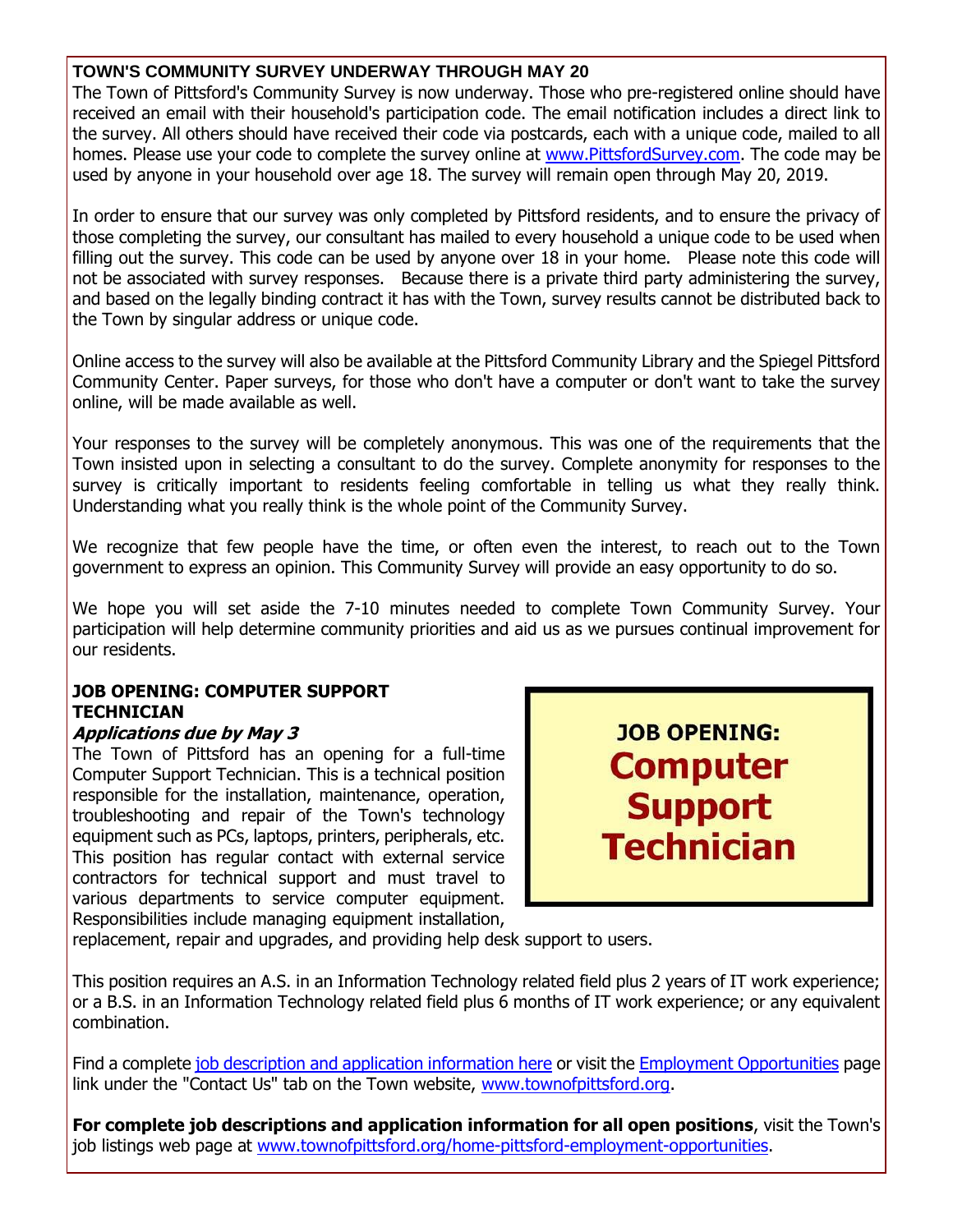# **SENIORS' KENTUCKY DERBY LUNCHEON & PARTY IS THIS TUESDAY, 4/30**

Seniors, join in the VanHuysen Community Room at the Spiegel Pittsford Community Center this Tuesday, April 30 at 12noon for our Kentucky Derby Luncheon and party featuring horse race games by Tom Chuhta. Get inspired and dress up Kentucky Derby style if you'd like - southern belles and gentlemen, complete with over-the-top hats! Lunch includes country ham with lemon herb butter on sliders, coleslaw, deviled eggs and fresh fruit with yogurt for dessert. Cost is \$6.00 per person and advance reservation and payment is required. Stop by the Pittsford Seniors office in the Community Center or call 248-6235 for more information and to register.

And be sure to save the date for our annual **Stein Mart Spring Fashion Show and Tea on Tuesday, May 21 at 12noon**. Enjoy Stein Mart's new spring fashions modeled by our lovely senior ladies and handsome senior gentlemen! Lunch includes finger sandwiches, fruit, pastries, scones, tea and coffee; cost is \$8.00 per person. Advance reservation and payment is required by May 14; call the Pittsford Senior's office for more information and to register.

The Town of Pittsford's Spiegel Community Center is located at 35 Lincoln Avenue. To learn more about all of our wonderful programs for seniors [click here to visit the Seniors page](http://r20.rs6.net/tn.jsp?f=001os6IWIa9T6cs6POUmznAr03ffSsE5BcsRG_rAVGRK0ZEL-1j5D-JiNWaUKESjkZPZ-zGo8nmywWzTnrgrFx0SSHYTM0FiboJHSq6wld1hvn8410LeixIgLkm2eDkNciYTKStbyeT9ZUwgArlOVMMiN1CLCRiwyIrIUSHbYC5h2lGRyljmzINskuZMxYL_qjDundez3ftZjb6cbYPmOnE7b0W4NT7aBhHi2seE-qADyF21v-GNcX_lIzb1zY4W1BM-52LpcgLJ8HXKDQlmdyi6-QGV3Lc1vclnD_ZuOY7anrZn92WJJfgtEEXb2Zx6hon&c=cRUaQu7vLK3vSnq5f4iPQhJIv0PQXWA4LaRRA7ehtXl4ARSDIeEqNA==&ch=JVjVns_vbiQ7mzj58KT5JUjvdTbNlsTo9M0MtIYGvNDwR_pCqcNqcw==) on the Town website or [read our](http://r20.rs6.net/tn.jsp?f=001os6IWIa9T6cs6POUmznAr03ffSsE5BcsRG_rAVGRK0ZEL-1j5D-JiIvmE1ekZBMmJXl1dDQOPB6K3ku8h52t-8AgTdflL_l446RR8VYsgjIPU20HeQepsqSS4HE8KgCtscvy7Nl8_WOgf5BcLbq9SUOIsasZNo0OTL2bM6cjmaLstW9V56ESbOOq6Fw_aM39liQ3DSnA5DOT8CcSgWK2ZmQUwhElw2RzELV-EzLuBLMzqHHgjjyhXNBzB9_en3grpLiFmQFeYLP3eg0KBz3_--xjGv0lgB-3IMO6xLFZed6WM8tQbkA_4dKLDk8Xlpjn9zLkpJ3PKvTRSC7rs7oR2apsetG9bkDP-egvOI_Dp0da3qDQZkq13A==&c=cRUaQu7vLK3vSnq5f4iPQhJIv0PQXWA4LaRRA7ehtXl4ARSDIeEqNA==&ch=JVjVns_vbiQ7mzj58KT5JUjvdTbNlsTo9M0MtIYGvNDwR_pCqcNqcw==)  [Seniors program info brochure online.](http://r20.rs6.net/tn.jsp?f=001os6IWIa9T6cs6POUmznAr03ffSsE5BcsRG_rAVGRK0ZEL-1j5D-JiIvmE1ekZBMmJXl1dDQOPB6K3ku8h52t-8AgTdflL_l446RR8VYsgjIPU20HeQepsqSS4HE8KgCtscvy7Nl8_WOgf5BcLbq9SUOIsasZNo0OTL2bM6cjmaLstW9V56ESbOOq6Fw_aM39liQ3DSnA5DOT8CcSgWK2ZmQUwhElw2RzELV-EzLuBLMzqHHgjjyhXNBzB9_en3grpLiFmQFeYLP3eg0KBz3_--xjGv0lgB-3IMO6xLFZed6WM8tQbkA_4dKLDk8Xlpjn9zLkpJ3PKvTRSC7rs7oR2apsetG9bkDP-egvOI_Dp0da3qDQZkq13A==&c=cRUaQu7vLK3vSnq5f4iPQhJIv0PQXWA4LaRRA7ehtXl4ARSDIeEqNA==&ch=JVjVns_vbiQ7mzj58KT5JUjvdTbNlsTo9M0MtIYGvNDwR_pCqcNqcw==)

**PITTSFORD CEMETERY TOUR WITH TOWN HISTORIAN & ILLUMINATED HISTORY GENEALOGIST**  Join us for a fascinating tour of the Pittsford Cemetery on **Saturday, May 4 from 10:00am - 12:00pm**. Town and Village Historian Audrey Johnson and Illuminated History genealogist Vicki Profitt will discuss the history of Pittsford Cemetery and the early residents buried there. The program is free and suitable for all ages; [participants may register online](http://r20.rs6.net/tn.jsp?f=001os6IWIa9T6cs6POUmznAr03ffSsE5BcsRG_rAVGRK0ZEL-1j5D-JiPbo-FEII93bNI2SUccbSlqO_iwp3WOB6hinMTPT9xTqN2Q5Tq5a86oDaLNny6GDk-Tx52sTAZn-SiMkIOCmNDnaaZhi-axN00huAv8NfJGFFzuFZ23lBpCJVfjPjulnwoZ9SJvV9TynJed2mLDsJlhb6Y0T_hhtjwfBuu_EF1nFapUu4pAgcRWUCDSunkMQXEV337MheaGvTOlWSVp1wrI51b3UjE-bFO8e9wSnBix4Mf-MXhLMNNDFPeOFSne2G2j1bXeO7J9bO1VRZb8j7pyhc1cmMbZw34KBhtK2-J7ADQ0rxgnsYOiGYONZh9ugFMZhvmjfm-PqffQBEYQQ_h-5aJYCNxEvhgHCSxhjEnLumKmRNjkrE0MrSm6S39smimFHhRFSkM0n&c=cRUaQu7vLK3vSnq5f4iPQhJIv0PQXWA4LaRRA7ehtXl4ARSDIeEqNA==&ch=JVjVns_vbiQ7mzj58KT5JUjvdTbNlsTo9M0MtIYGvNDwR_pCqcNqcw==) or in person at the Spiegel Pittsford Community Center, 35 Lincoln Avenue.

Participants are to meet the instructors at the cemetery flagpole and are advised to wear comfortable shoes and be prepared in the event of rain. Pittsford Cemetery is located on East Avenue in the Village of Pittsford. It has two entrances on Washington Road for vehicle access and a pedestrian entrance on East Avenue.

For details about all of our Recreation programs, pick up a program brochure at the Spiegel Pittsford Community Center, access our [program brochure online,](http://r20.rs6.net/tn.jsp?f=001os6IWIa9T6cs6POUmznAr03ffSsE5BcsRG_rAVGRK0ZEL-1j5D-JiJZIb4XAF-oyRr9KcMZaIf0MNlouslQAnkISGeiybh-3YyH55hhP7PEzLh4vaO6qa7nsJAXMYIOTdOmTXU1PC6iL-A37JHuFIHz-jDtTku6XSB8VaMs5INIeDNEPZnEgWADrrKAUdoIxk0N_j3YL2NBcWBSvw3flYG4Hw_SKRd_lhCS80NmqI_OnuGM0Timrax1Nb_F6xShNbdUz_t8C12KLuFPM2MuC6fNYD90o5KT0HZ7ukFHapavXGoBeXLTpxoprOl3xX1EqNjt7Cv6HlEHVO8qL5nfejQ==&c=cRUaQu7vLK3vSnq5f4iPQhJIv0PQXWA4LaRRA7ehtXl4ARSDIeEqNA==&ch=JVjVns_vbiQ7mzj58KT5JUjvdTbNlsTo9M0MtIYGvNDwR_pCqcNqcw==) or visit our [online Recreation registration page.](http://r20.rs6.net/tn.jsp?f=001os6IWIa9T6cs6POUmznAr03ffSsE5BcsRG_rAVGRK0ZEL-1j5D-JiJEWkL8511uTXwwnPR9At4pExITxTa6gySm4A0DVUQ-2Nel18SXeGB326dxMNJ9WmoD5KSS_lZSDKI9TfqwZ_swzS64NS9P8wUSs0BybmQQROZCNgJgiiEaO-eVxc67Vsfxvwwvx0Kr6Htv_Q22AkYBCfn48DSupmzc-PZsbYeuxKSD3BpsrvykDLWvs_XxGVnvsrDK47hkjGHnAIdKeRUxbCibCyfK-6iigNx23raA6RJuXMbSUHFAq7UBowNUSVCyDdcX4PcEk_vTYOO6ev_boOVWFOvZjpyY9Ncasy78q&c=cRUaQu7vLK3vSnq5f4iPQhJIv0PQXWA4LaRRA7ehtXl4ARSDIeEqNA==&ch=JVjVns_vbiQ7mzj58KT5JUjvdTbNlsTo9M0MtIYGvNDwR_pCqcNqcw==)

# **BLOOD DRIVE AT THE COMMUNITY CENTER IS MAY 7 | OPEN TO THE COMMUNITY**

The Pittsford Recreation Department will hold a Red Cross blood drive on Tuesday, May 7, from 9:00am -1:00pm at the Spiegel Pittsford Community Center in Room 18. The Community Center is located at 35 Lincoln Avenue in the Village of Pittsford.

Donors can schedule an appointment by calling 1-800-RED CROSS or can go online to do so at [www.redcrossblood.org](http://r20.rs6.net/tn.jsp?f=001os6IWIa9T6cs6POUmznAr03ffSsE5BcsRG_rAVGRK0ZEL-1j5D-JiOmQ92jueHJz5Vn7D82pC0HkvkO3iNQBdTWnPAFbE8FeT3dxwF1dGgDgBGXWCclH788uosxInc-accUdJz-nJx_eiOehImXztyxXiYl67nznYM04ZZVUNPVlRcgkE1FZp3fDBixxeFHhwQ_bum81fCOne1MGAA8e8xqwOFG51Zle3s-u83v7Lw57UQfUga1jUnjY3i2p5Crtp22wc4lWRCLRw-5F5AzlkEM05w5iJiXarD00RVuJXsM=&c=cRUaQu7vLK3vSnq5f4iPQhJIv0PQXWA4LaRRA7ehtXl4ARSDIeEqNA==&ch=JVjVns_vbiQ7mzj58KT5JUjvdTbNlsTo9M0MtIYGvNDwR_pCqcNqcw==) and use sponsor keyword SpiegelCommunityCenterPittsford. Walk-ins are also welcome! ID is required and donors must be at least 16 years of age to donate and in good health. Sixteenyear-old donors need to provide a signed American Red Cross [parental consent form,](http://r20.rs6.net/tn.jsp?f=001os6IWIa9T6cs6POUmznAr03ffSsE5BcsRG_rAVGRK0ZEL-1j5D-JiFHXFYKBOCeqUfr5G1Rk9aVXLyp9nnluV0hIRojptLpKZMVu3iL9s8d8aLl6JBDddF-7tdJifB-Kn4Ojpj_LJpmhXbI2y5Lv18X-dSS2xZu57fjmkVFc7jBsfPXqyoWNEreKPoIxWu4X02qf-RUo1QaGAxTh2kFhpTio2ETiOjY48cXHDj8QmgusKMjkXfsvJ3o4mcLItF2GFzyvpiOQ9R1TN5cZ5fDpVYZM6a2pIxkFFXD5cCHP25cy6IoqWyI_ZPUmzDlVnqVSFBGsF9okkhY=&c=cRUaQu7vLK3vSnq5f4iPQhJIv0PQXWA4LaRRA7ehtXl4ARSDIeEqNA==&ch=JVjVns_vbiQ7mzj58KT5JUjvdTbNlsTo9M0MtIYGvNDwR_pCqcNqcw==) which can be found [online](http://r20.rs6.net/tn.jsp?f=001os6IWIa9T6cs6POUmznAr03ffSsE5BcsRG_rAVGRK0ZEL-1j5D-JiFHXFYKBOCeqUfr5G1Rk9aVXLyp9nnluV0hIRojptLpKZMVu3iL9s8d8aLl6JBDddF-7tdJifB-Kn4Ojpj_LJpmhXbI2y5Lv18X-dSS2xZu57fjmkVFc7jBsfPXqyoWNEreKPoIxWu4X02qf-RUo1QaGAxTh2kFhpTio2ETiOjY48cXHDj8QmgusKMjkXfsvJ3o4mcLItF2GFzyvpiOQ9R1TN5cZ5fDpVYZM6a2pIxkFFXD5cCHP25cy6IoqWyI_ZPUmzDlVnqVSFBGsF9okkhY=&c=cRUaQu7vLK3vSnq5f4iPQhJIv0PQXWA4LaRRA7ehtXl4ARSDIeEqNA==&ch=JVjVns_vbiQ7mzj58KT5JUjvdTbNlsTo9M0MtIYGvNDwR_pCqcNqcw==) or will be available at the blood drive.

Donors can save time using the RapidPass registration process. Just visit [www.redcrossblood.org/RapidPass](http://r20.rs6.net/tn.jsp?f=001os6IWIa9T6cs6POUmznAr03ffSsE5BcsRG_rAVGRK0ZEL-1j5D-JiENsIZh97RUsLtAE5iaBNjvn-7N4g6t1HfPv8V6x9ZNVqj0V_AFVU3VLZTveoXlU9WHRRBdg_J51pMTcHXhP_dzqcZ-0y3TZiwm6dahLjtcf_ByUU5hBt4Dvx6LQK6J9bsKQAS12aduDYChFdSpPMxsbE-7qCHGqd-q-iiflvmIR_f01zs32LrbL0xBlPZllua3TcyMjhCXnzZ_FCGAFiyuIfM2UiLrI_2-8fAB39uqUfZlXFXo6VHQoJyTIcIhfNg==&c=cRUaQu7vLK3vSnq5f4iPQhJIv0PQXWA4LaRRA7ehtXl4ARSDIeEqNA==&ch=JVjVns_vbiQ7mzj58KT5JUjvdTbNlsTo9M0MtIYGvNDwR_pCqcNqcw==) the day of your donation, read the information, answer the questions, then print or email yourself the pass.

Donating blood is a simple thing to do, but it can make a big difference in the lives of others. **Less than 38% of the population is eligible to give blood, and less than 10% actually do each year. One pint of blood can save up to three lives - sign up today and give the gift of life!** More [information](http://r20.rs6.net/tn.jsp?f=001os6IWIa9T6cs6POUmznAr03ffSsE5BcsRG_rAVGRK0ZEL-1j5D-JiOmQ92jueHJz5Vn7D82pC0HkvkO3iNQBdTWnPAFbE8FeT3dxwF1dGgDgBGXWCclH788uosxInc-accUdJz-nJx_eiOehImXztyxXiYl67nznYM04ZZVUNPVlRcgkE1FZp3fDBixxeFHhwQ_bum81fCOne1MGAA8e8xqwOFG51Zle3s-u83v7Lw57UQfUga1jUnjY3i2p5Crtp22wc4lWRCLRw-5F5AzlkEM05w5iJiXarD00RVuJXsM=&c=cRUaQu7vLK3vSnq5f4iPQhJIv0PQXWA4LaRRA7ehtXl4ARSDIeEqNA==&ch=JVjVns_vbiQ7mzj58KT5JUjvdTbNlsTo9M0MtIYGvNDwR_pCqcNqcw==)  [about blood donation](http://r20.rs6.net/tn.jsp?f=001os6IWIa9T6cs6POUmznAr03ffSsE5BcsRG_rAVGRK0ZEL-1j5D-JiOmQ92jueHJz5Vn7D82pC0HkvkO3iNQBdTWnPAFbE8FeT3dxwF1dGgDgBGXWCclH788uosxInc-accUdJz-nJx_eiOehImXztyxXiYl67nznYM04ZZVUNPVlRcgkE1FZp3fDBixxeFHhwQ_bum81fCOne1MGAA8e8xqwOFG51Zle3s-u83v7Lw57UQfUga1jUnjY3i2p5Crtp22wc4lWRCLRw-5F5AzlkEM05w5iJiXarD00RVuJXsM=&c=cRUaQu7vLK3vSnq5f4iPQhJIv0PQXWA4LaRRA7ehtXl4ARSDIeEqNA==&ch=JVjVns_vbiQ7mzj58KT5JUjvdTbNlsTo9M0MtIYGvNDwR_pCqcNqcw==) can be found on the Red Cross website.

**SUPERVISOR SATURDAY WITH BILL SMITH IS MAY 11**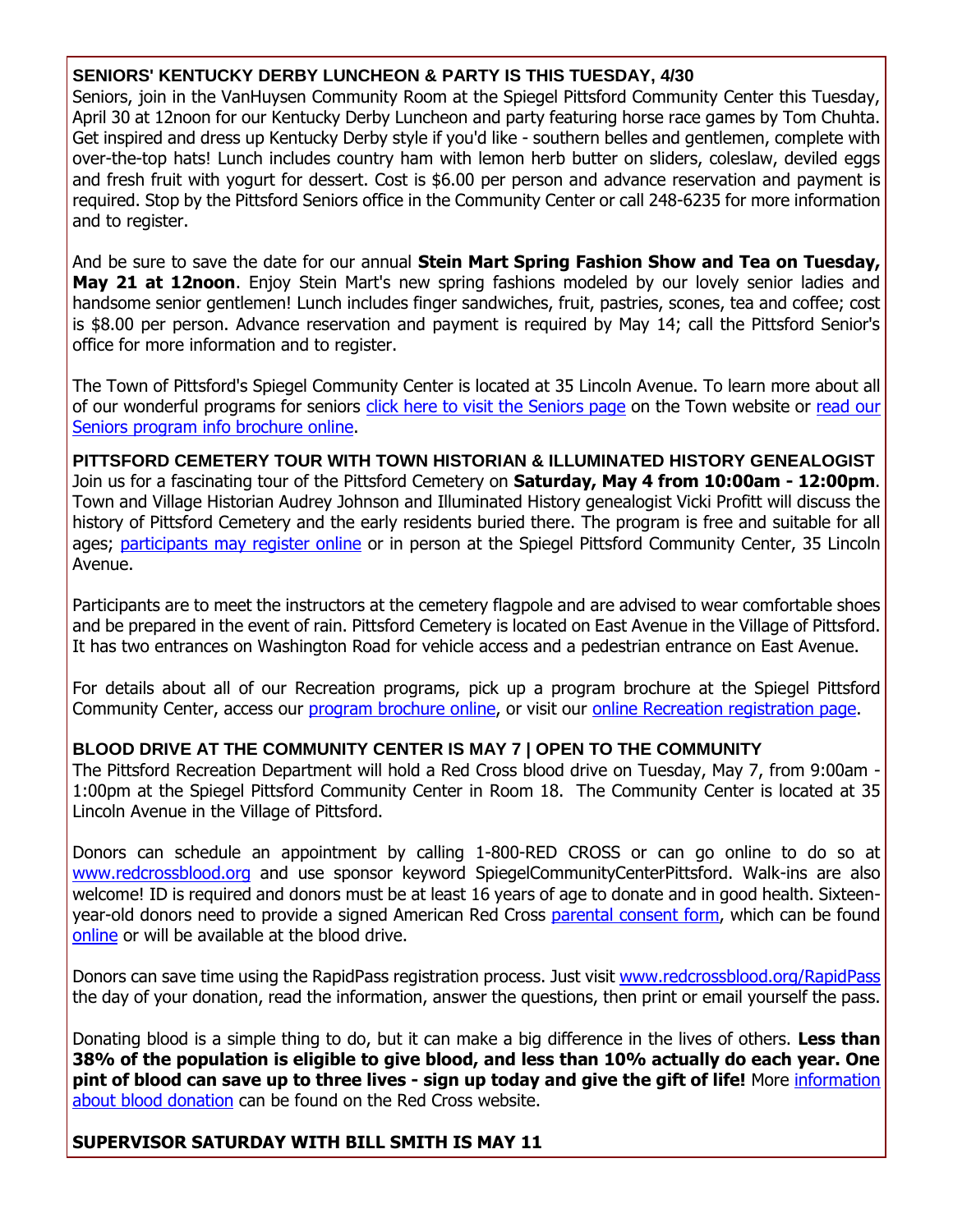Town Supervisor Bill Smith will hold his monthly community open house on Saturday, May 11 from 9:00 - 10:00am at the Pittsford Community Library. Stop by and join the conversation to catch up on current issues, Town projects, and other topics you might wish to discuss.

This casual open house, held in the Library's Fisher Meeting Room, enables residents who can't stop by to see the Supervisor during the work week a chance to speak to him directly. Come and discuss what matters most to you! Drop in - no registration required. The Pittsford Community Library is located at 24 State Street.

Supervisor Smith keeps an open door policy and also welcomes visits from residents at Town Hall during regular business hours Monday to Friday. As always, he's available by phone at 248-6220 and by email at [bsmith@townofpittsford.org.](mailto:bsmith@townofpittsford.org)

# **PITTSFORD ROTARY KIDS' TROUT FISHING DERBY IS MAY 18**

The Rotary Club of Pittsford, in conjunction with the Town of Pittsford and the Monroe County Parks Department, will hold its 23rd annual Kids' Trout Fishing Derby on Saturday, May 18 in Powder Mills Park. Registration will be at the Powderhorn Lodge from 8:00 - 9:00am and is free for all children ages 15 and under. The tournament runs from 9:00 - 11:00am and is followed by an awards ceremony at 11:15am and Fish Hatchery tour at 11:30am. Complimentary refreshments will be served.

Fish are being stocked by the Fish Hatchery at Powder Mills Park for this event and donations will be accepted on their behalf. Special thanks are due to The Riedman Foundation for funding and operating the Hatchery and making the Pittsford Rotary Club Kids' Trout Fishing Derby possible. For more information, visit the [Pittsford Rotary website](http://r20.rs6.net/tn.jsp?f=001os6IWIa9T6cs6POUmznAr03ffSsE5BcsRG_rAVGRK0ZEL-1j5D-JiJEWkL8511uTWtKhJqRhIKkJuJ1Q8yR2lU3AHHYWhTwhFkamfzfigxnebi2dzUdXgVAP6B3pgx-SiZVWIYnkEETwrivAcBydsmMUe_MMoe4obHOAaGIa6fQhbNXRUEsE8sIYX-EE62f0XrM0qFcpfdZ1oyEyO_JoRWeIDvp-kZtn4BSR-1a7lYoD_5SO-p-cI1djJa42c-f0jKF7riepaNkUrvh24eT8al6aFF4w7ZW4mChqg_u5RZBmqCRxUOxEig==&c=cRUaQu7vLK3vSnq5f4iPQhJIv0PQXWA4LaRRA7ehtXl4ARSDIeEqNA==&ch=JVjVns_vbiQ7mzj58KT5JUjvdTbNlsTo9M0MtIYGvNDwR_pCqcNqcw==) or contact tournament chairperson Kevin O'Grady via [email](mailto:kevin@ogradyassociates.com?subject=Pittsford%20Rotary%20Kid) or phone at (585) 641-0668.

#### **REMINDERS**

# **REFUSE DISTRICT APPLICATIONS ARE DUE THIS TUESDAY, APRIL 30**

#### **Find information on Town website**

In response to interest expressed by residents, the Town has enabled residents to create refuse districts for their neighborhoods. Creating a refuse district means potentially lower cost to residents for trash collection and would reduce garbage truck traffic on residential streets to one visit, once a week. Setting up a Refuse District and setting the boundaries of the district are entirely up to the residents of a district - this is an optional program. The residents decide the boundaries of the district, then inform the Town of their decision. The Town will guide interested residents through the process. **Refuse District Applications are due by this Tuesday, April 30.** Find complete information about setting up a Refuse District at [www.townofpittsford.org/refuse-districts.](http://r20.rs6.net/tn.jsp?f=001os6IWIa9T6cs6POUmznAr03ffSsE5BcsRG_rAVGRK0ZEL-1j5D-JiCSCSb5xmY3THyzqfmOWCXLr1PEFS0ZU6cyl-0EX4io4n2DFjsY_kVtUIRo7cbJyKdxBfAUTlUNsap2LPeoKIah8ROc-IQ0uW7F-_7wri5AUU02dNSiaFG3A1-THgM1i8cGji6jj1jghdHGMYSOp4czZtYYXPxvwmZdcNxfUr0RH8oEUpMFC_GpvbIWL5VSm-FMwRLZ-3DUDmzGT_TSawlGJ6IWo5e8_KKfajbjSl0WOSQFNXbojsVk9mMyFsPca16b8sDLpt77v&c=cRUaQu7vLK3vSnq5f4iPQhJIv0PQXWA4LaRRA7ehtXl4ARSDIeEqNA==&ch=JVjVns_vbiQ7mzj58KT5JUjvdTbNlsTo9M0MtIYGvNDwR_pCqcNqcw==)

# **PITTSFORD PTSA TO HONOR AWARD WINNERS; PUBLIC INVITED TO TUESDAY'S CEREMONY**

Community members are invited to join the Pittsford PTSA in honoring this year's recipients of the New York State PTA Honorary Life Membership Awards at a special ceremony this Tuesday, April 30 at 6:30 p.m. at Pittsford Mendon High School (472 Mendon Road). A social gathering with light refreshments begins at 6:30pm and is followed by the ceremony at 7:00pm. The ceremony and social gathering are open to the public.

The Pittsford PTSA presents its Honorary Life Membership Award to PCSD staff members or parent volunteers in recognition of above and beyond service to Pittsford youth. **This year's honorees are** Elizabeth Norten, Gail Hall, Irene Hopp, Janet Wright, Jill Drake, Jocelyn Apo, Jori Cincotta, Judith Flagg, Loraine Young, Madeleine Lucas, Mark Hurley, Mary Sue Dehn, Maureen Kempski, Ray Brown, Susan Dodsworth, and Teresa Seeler.

Recipients were nominated by community members and colleagues for consistently demonstrating a dedication to the youth of Pittsford in three categories: volunteer efforts and/or significant contributions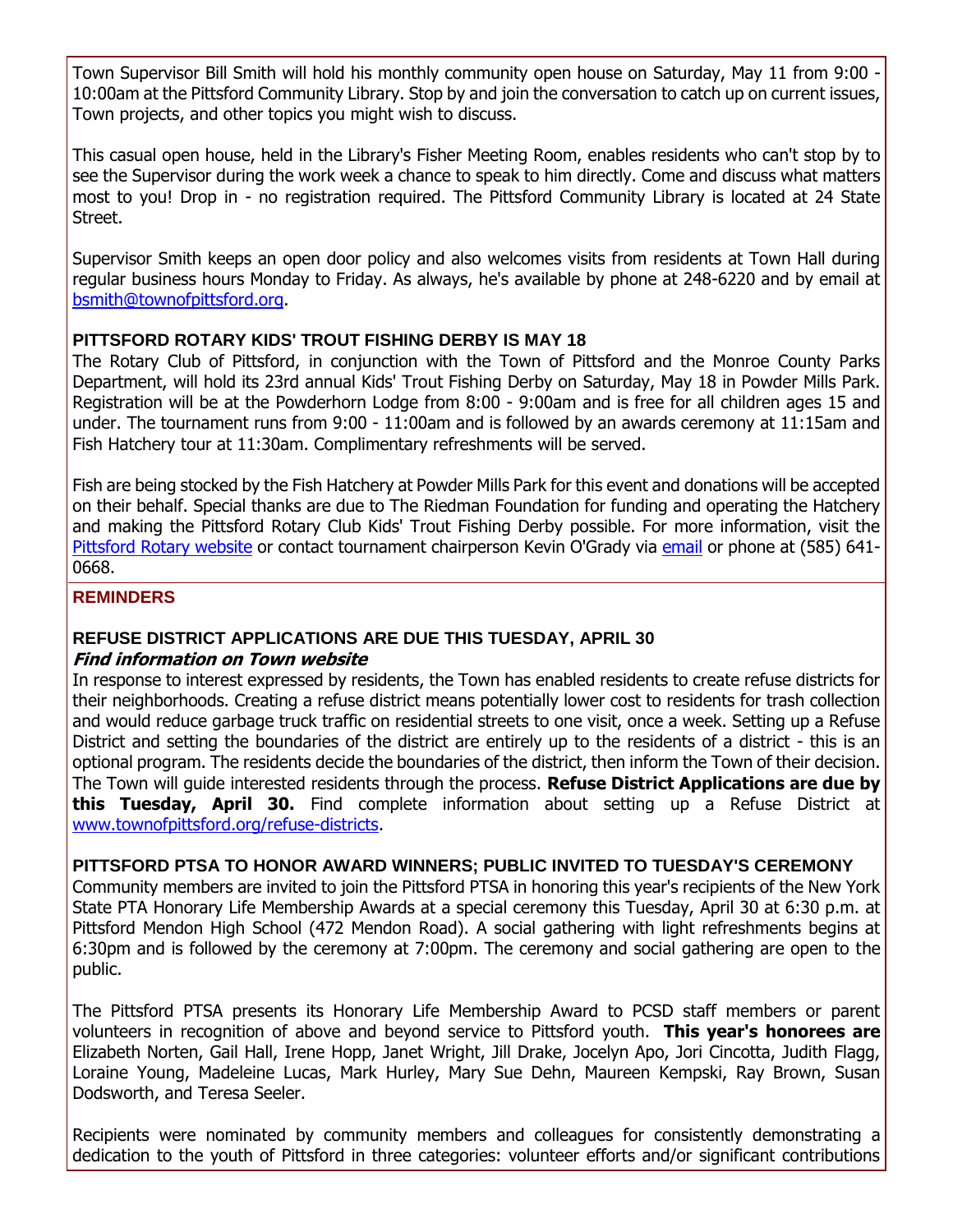above and beyond regular job expectations over an extended period of time, outstanding personal qualities, and a continued availability and willingness to serve, directly or in an administrative capacity, the needs of Pittsford's youth.

In honor of all the awardees, Pittsford PTSA will make a donation to the New York PTA Twin Projects fund, a scholarship program benefiting high school seniors seeking an education degree or mid-career educators pursuing advanced study. Congratulations to all the honorees and many thanks for their efforts on behalf of Pittsford's youth!

# **HISTORIC PITTSFORD JEAN FRANCE SCHOLARSHIP - APPLICATION DEADLINE WEDNESDAY**

Historic Pittsford is seeking applicants for its [Jean France Historic Preservation Scholarship.](http://r20.rs6.net/tn.jsp?f=001os6IWIa9T6cs6POUmznAr03ffSsE5BcsRG_rAVGRK0ZEL-1j5D-JiASeXfH70A1leEyPFZ13OMVSKA4B31O3UdeREhnI_qJYEM42yy8WyB6_fE5A2x0JUKhVMYdY8ch74MgME4qnDlw2HE9R-YbDr0dYmhvm_oaZx_o8TShhZQjrrI3YjxrjFoB5efPB9CVHkFRa3SMgws5SZ6AE-SFAnTCDQyFhSPaD8hwCSFcIxYjjGEQIoPLbuHXrSrEMiKZCBvm__TG4Wu5gl-P_fUfKbjOTs06tPx4Yj2MbE_fMDTkfssxq0Ou4cURUtFyOSCAO&c=cRUaQu7vLK3vSnq5f4iPQhJIv0PQXWA4LaRRA7ehtXl4ARSDIeEqNA==&ch=JVjVns_vbiQ7mzj58KT5JUjvdTbNlsTo9M0MtIYGvNDwR_pCqcNqcw==) The \$500 scholarship will be awarded to a Pittsford resident who is currently enrolled or has been accepted into a college program which may lead to a career in historic preservation, architectural history, cultural landscape protection, or other related field. An [application form and additional information](http://r20.rs6.net/tn.jsp?f=001os6IWIa9T6cs6POUmznAr03ffSsE5BcsRG_rAVGRK0ZEL-1j5D-JiHSg-PK2K3CC5uijfnPMXSqZNMHw-7N0H1DdEGJQEvSoDsWh4v__xCqJCcYhKs8UHPPQCjg4WZXJfwQVqht437UqRIfFIwoWikDaDaawuC60urwrWGPJrBTllsI9wA_k5p6pTVvOb3TbwQXDF6GLi38noDIwB4H7m5h-2TMecZnDl1d7iYWVNnlaUQmpW3ik_Y3X2JYTIrJyEdwiwqqXkhdlByHq790j8Aqstu1sC01SwTkrwjRya1x1EU9KNnN55vBj4JDyZ2GBS1zM06SlaEAnh84HaWiDpnhHduIpdYVmu9UfCZGiamY=&c=cRUaQu7vLK3vSnq5f4iPQhJIv0PQXWA4LaRRA7ehtXl4ARSDIeEqNA==&ch=JVjVns_vbiQ7mzj58KT5JUjvdTbNlsTo9M0MtIYGvNDwR_pCqcNqcw==) is available on the Historic Pittsford website [www.historicpittsford.com.](http://r20.rs6.net/tn.jsp?f=001os6IWIa9T6cs6POUmznAr03ffSsE5BcsRG_rAVGRK0ZEL-1j5D-JiM64NNP1fTxr30r1n-G_7TpQ34lAWjRvZUZ--SVRj4uVYiaaAUuIshI52qSXSUU9JlREPz3OVw_wi3m26YmwseJVZA2s464X0M_BiR6VUM6oX7sseBkOCvTMEeoWWKjhYoThOM6vZ5akqOWkSeguBbBaVK1GEx9CsILrrfMAVQ_-MrxGTFPliJenbXNpFMi0VXaZ1gmRyQ5Pwltdr9ffQuD71_07vrY-HWMx9zUm8yTzAc-qHhMD5G8=&c=cRUaQu7vLK3vSnq5f4iPQhJIv0PQXWA4LaRRA7ehtXl4ARSDIeEqNA==&ch=JVjVns_vbiQ7mzj58KT5JUjvdTbNlsTo9M0MtIYGvNDwR_pCqcNqcw==) The application deadline is next Wednesday, May 1, 2019.

The scholarship was established in 2016 in honor of Jean France, a founding member of Historic Pittsford. Mrs. France is a highly respected architectural historian, a vastly knowledgeable preservation consultant, and a tireless advocate for preserving the built environment. A former professor at the University of Rochester, she has championed the importance of architectural preservation as a lecturer, researcher and author. The contract of the contract of the contract of the contract of the contract of the contract of the contract of the contract of the contract of the contract of the contract of the contract of the contract of th

The Jean France Historic Preservation Scholarship honors Mrs. France's commitment to the growth, development and mission of Historic Pittsford and to the preservation of historic architectural and cultural resources in Pittsford. With this scholarship, Historic Pittsford hopes to advance the careers of students from Pittsford with demonstrated interest in historic preservation, thus perpetuating the work of Jean France and the mission upon which Historic Pittsford was founded.

# **ASL INTERPRETER AT TOWN BOARD MEETINGS**

The Town of Pittsford provides an American Sign Language interpreter at every meeting of the Pittsford Town Board, to interpret for those who need this service.

# **UPCOMING COMMUNITY ACTIVITIES IN PITTSFORD**

- [Pittsford Arbor Day & Environmental Awareness Celebration,](http://r20.rs6.net/tn.jsp?f=001os6IWIa9T6cs6POUmznAr03ffSsE5BcsRG_rAVGRK0ZEL-1j5D-JiPbo-FEII93bMjJxFtZzs0TSK0esRX8HxZTbE-eTCL7lc7RaHzxBOFluUDJ8U9sAjzy7mzK5RFywGVbEilQLAVyymT_2PM1EXMmcYvs44XerKrjqLUMDefTaXX4v58NFEXZijMOC3dZjMz8-zB9ff9Qx4UZDcWJ2en8jXXM5nfWmXQYSqVQgksy3df_oOItmxRmpS1HNaKMYQ2cuKk8ygIBfVpe-6iKp3CQsN6JOVAJOM3y4EC32lQ9TTUAEfHIM3JOE5d7Fl5mcZe1b7e39h0_aDRnk3aEM8Kkax4b8e7WXwn0yyQL-Cx48ZEpqCLzVQg==&c=cRUaQu7vLK3vSnq5f4iPQhJIv0PQXWA4LaRRA7ehtXl4ARSDIeEqNA==&ch=JVjVns_vbiQ7mzj58KT5JUjvdTbNlsTo9M0MtIYGvNDwR_pCqcNqcw==) Saturday, 4/27, 11:00am 1:00pm, Village Hall, 21 North Main Street; presented by the Village and the Town of Pittsford, free and open to the public, includes family-friendly activities, live music, food available for purchase and responsible landscaping info. Attendees can also take home a free tree seedling to plant.
- [Friends of Pittsford Library Spring Book Sale](http://r20.rs6.net/tn.jsp?f=001os6IWIa9T6cs6POUmznAr03ffSsE5BcsRG_rAVGRK0ZEL-1j5D-JiP-f9-YFeGdXGBKbp_NUwLqpsHyWWchJymwnC516jQOmSxUusqTqt8EBczo-A8kQUFzcshW8K6GugEBnWr2vTWVzksrCTu9JiMZsIFOTOJhq0oNdGlS-ne8SVmQ9UAK8oTSppjDfdsRJcOXAJcf-5HNMLuffSbEyHAwJ82ZmG3MvT1xQQs2wTIOWcp0UAuhTggk0pHALPXMQ28jAQfADowBv_9nUxlOfUPgylJmkR91hEqNrVfiaAxFx5Zuw42aSXx3ET11mSTu_&c=cRUaQu7vLK3vSnq5f4iPQhJIv0PQXWA4LaRRA7ehtXl4ARSDIeEqNA==&ch=JVjVns_vbiQ7mzj58KT5JUjvdTbNlsTo9M0MtIYGvNDwR_pCqcNqcw==) books, games, DVDs, & CDs at great prices, credit cards accepted; Friday, 5/3, 5:00 - 8:30pm (members only, join at the door for only \$5, \$3 for youth under 18 and ages 60+), open to public Saturday, 5/4, 10:00am - 5:00pm, Sunday, 5/5, 10:00am - 4:00pm half-price, 4:30 - 5:00pm children 12 & under with a parent or guardian may fill one bag per family (young adult & children's books only) for \$3, all others fill a bag for \$3 from 5:00 - 6:00pm; Pittsford Community Library, 24 State Street. **Volunteers and donations needed** Funds raised support programs and materials for our library; more info [www.pittsfordlibraryfriends.com](http://r20.rs6.net/tn.jsp?f=001os6IWIa9T6cs6POUmznAr03ffSsE5BcsRG_rAVGRK0ZEL-1j5D-JiP-f9-YFeGdXSDdN5TCFicJg14gYVQ74veGsJfSs0w1xnxqQ-2RkP7aggrJJQuAW9ZYoV53Wt78uTsnuRfGkzu2C-frlc28VABZXZXOzS8yPa184Bt4kIzWiogy_VfbvZRkqgkLX0iknkrEuQf6AH8nusY86DY-IvJh9dUxaGkkqYacMyVFGBcZKJQxU3HPydGscP_yFfL1Z-MKomLf3ijUEfNTH3gCDjb-nSNDDQs1fxSn4l8jh6P1mF-tfXKsY1Q==&c=cRUaQu7vLK3vSnq5f4iPQhJIv0PQXWA4LaRRA7ehtXl4ARSDIeEqNA==&ch=JVjVns_vbiQ7mzj58KT5JUjvdTbNlsTo9M0MtIYGvNDwR_pCqcNqcw==) or call the Library at (585) 248-6275
- [Pittsford Rotary Bike Drop,](http://r20.rs6.net/tn.jsp?f=001os6IWIa9T6cs6POUmznAr03ffSsE5BcsRG_rAVGRK0ZEL-1j5D-JiJEWkL8511uTWtKhJqRhIKkJuJ1Q8yR2lU3AHHYWhTwhFkamfzfigxnebi2dzUdXgVAP6B3pgx-SiZVWIYnkEETwrivAcBydsmMUe_MMoe4obHOAaGIa6fQhbNXRUEsE8sIYX-EE62f0XrM0qFcpfdZ1oyEyO_JoRWeIDvp-kZtn4BSR-1a7lYoD_5SO-p-cI1djJa42c-f0jKF7riepaNkUrvh24eT8al6aFF4w7ZW4mChqg_u5RZBmqCRxUOxEig==&c=cRUaQu7vLK3vSnq5f4iPQhJIv0PQXWA4LaRRA7ehtXl4ARSDIeEqNA==&ch=JVjVns_vbiQ7mzj58KT5JUjvdTbNlsTo9M0MtIYGvNDwR_pCqcNqcw==) Saturday, 5/4, 9:00am-3:00pm, Pittsford Mendon High School, 472 Mendon Road, Pittsford; drop off a used bike or bike parts in any condition, to be donated to [R](http://r20.rs6.net/tn.jsp?f=001os6IWIa9T6cs6POUmznAr03ffSsE5BcsRG_rAVGRK0ZEL-1j5D-JiEBKdgfoTuIQrAs7_3X-YJXeguIEqtT9xapoZuWFftP-a70Wz2oZhcWFOwySEUb4VeEKJfkXyIVQkHKaS9noh5iW5lhAaMEQ94a5mrV6rp2iRq3bQCel5uI78DA_P350yLPe94utzO_JZfU5GF-_Hj1hjlK7VkteQQFRxYezMixzELRtRCGkMIgfavPDGHXuyTrQZZJ0WIrReciEXGYtRJS7gFmc6T-8RY4N-HfDBPSNFyYj9r0au7I=&c=cRUaQu7vLK3vSnq5f4iPQhJIv0PQXWA4LaRRA7ehtXl4ARSDIeEqNA==&ch=JVjVns_vbiQ7mzj58KT5JUjvdTbNlsTo9M0MtIYGvNDwR_pCqcNqcw==)  [Community Bikes](http://r20.rs6.net/tn.jsp?f=001os6IWIa9T6cs6POUmznAr03ffSsE5BcsRG_rAVGRK0ZEL-1j5D-JiEBKdgfoTuIQrAs7_3X-YJXeguIEqtT9xapoZuWFftP-a70Wz2oZhcWFOwySEUb4VeEKJfkXyIVQkHKaS9noh5iW5lhAaMEQ94a5mrV6rp2iRq3bQCel5uI78DA_P350yLPe94utzO_JZfU5GF-_Hj1hjlK7VkteQQFRxYezMixzELRtRCGkMIgfavPDGHXuyTrQZZJ0WIrReciEXGYtRJS7gFmc6T-8RY4N-HfDBPSNFyYj9r0au7I=&c=cRUaQu7vLK3vSnq5f4iPQhJIv0PQXWA4LaRRA7ehtXl4ARSDIeEqNA==&ch=JVjVns_vbiQ7mzj58KT5JUjvdTbNlsTo9M0MtIYGvNDwR_pCqcNqcw==) for repair and distribution to those in need for transportation and recreation.
- [Pittsford Rabies Free Clinic,](http://r20.rs6.net/tn.jsp?f=001os6IWIa9T6cs6POUmznAr03ffSsE5BcsRG_rAVGRK0ZEL-1j5D-JiEhwkR5Gl6yLTqxVO_Gj9_RVOnxXJRoE2iAlO2Lt6UdW9B1IbTLG8GMXNUAGM3r4lE9c_XoqnTkF6Y_YTBnquKpMLkVjNC7W_W-IE9aPP3-bsrLpYKQ9JXjgfqcg2_SOmShxZbxV6VJAxRayvqjA1uf9ZUVvlZ3t-OTHCewETpC9UYgiVq9v8HyNZzehl14AHt5YvvIZxYVEP_JLsHokhHcAYBXI4BTCWa-nTW60Sx0DtpuvrY1ve7McVqqU-H0kUN-LNCGG7Ku7Rqxp5AbB-fULzE2s8p9dIpF2g_i8SAcD&c=cRUaQu7vLK3vSnq5f4iPQhJIv0PQXWA4LaRRA7ehtXl4ARSDIeEqNA==&ch=JVjVns_vbiQ7mzj58KT5JUjvdTbNlsTo9M0MtIYGvNDwR_pCqcNqcw==) Thursday, 5/9, 4:30-7:30pm, Pittsford Town Highway Garage, 60 Golf Avenue; update your pet's rabies vaccine for free - dogs, cats, and ferrets are welcome, dogs must be on a short leash, cats and ferrets must be in a secure carrier; no appointment needed, call Pittsford Animal Control at 248-6240 with any questions.